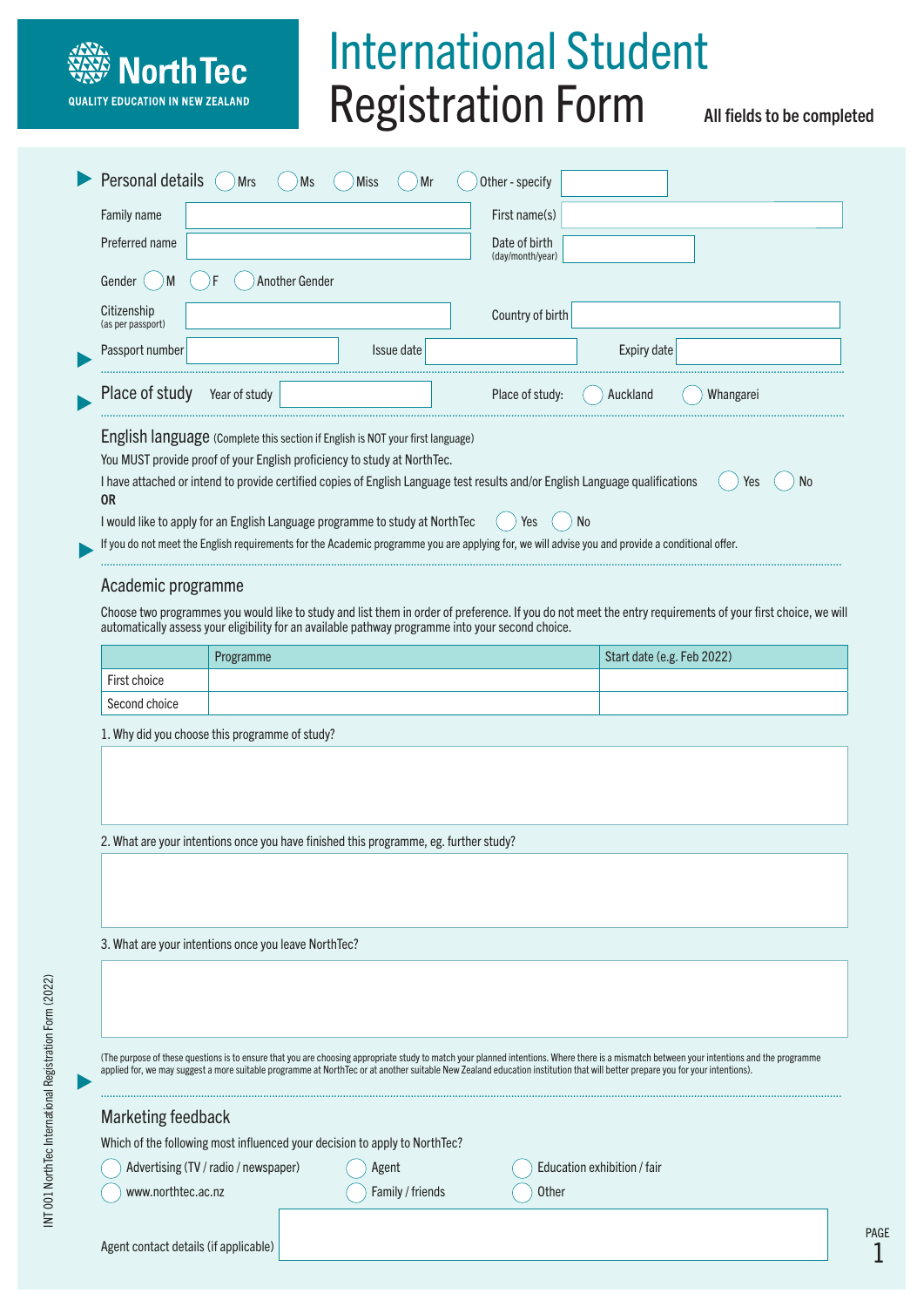# Contact details

|           | Current contact details (NZ or overseas) | Address while studying in New Zealand                                                                                                   |  |
|-----------|------------------------------------------|-----------------------------------------------------------------------------------------------------------------------------------------|--|
| Address:  |                                          | Address:                                                                                                                                |  |
|           |                                          |                                                                                                                                         |  |
|           |                                          |                                                                                                                                         |  |
|           | Postal code:                             | Postal code:                                                                                                                            |  |
| Phone:    | Mobile:                                  | Phone:<br>Mobile:                                                                                                                       |  |
| Email:    |                                          | Email:                                                                                                                                  |  |
|           |                                          |                                                                                                                                         |  |
| Ethnicity |                                          |                                                                                                                                         |  |
|           |                                          | What ethnic group(s) do you belong to? Please enter the three digit code from below. You may enter up to three different ethnic groups. |  |

| Selection 1               | Selection 2        | Selection 3     |                           |
|---------------------------|--------------------|-----------------|---------------------------|
| 361 Fijian                | 211 Other European | 441 Sri Lankan  | 511 Middle Eastern        |
| 371 Other Pacific Peoples | 411 Filipino       | 442 Japanese    | 521 Latin American        |
| 121 British / Irish       | 414 Malaysian      | 413 Vietnamese  | 531 African               |
| 122 Dutch                 | 421 Chinese        | 443 Korean      | 611 Other                 |
| 127 German                | 431 Indian         | 444 Other Asian | If "Other" please specify |
|                           |                    |                 |                           |

## **Academic qualifications**

Secondary studies (high school/secondary school)

| Highest qualification gained | <b>Institution</b> | Country | Date completed |
|------------------------------|--------------------|---------|----------------|
|                              |                    |         |                |
|                              |                    |         |                |

## **Tertiary study**

Will this be the first time you have ever enrolled in a University, Subsidiaries of New Zealand Institute of Skills and Technology (Polytechnic), College of Education, Industry Training Organisation, Government Training Establishment, Private Training Establishment or Wānanga either in New Zealand or overseas since leaving school? Do not include enrolments in community classes.  $\bigcirc$  Yes  $\bigcirc$  No

If you answered "Yes", please enter the name of the organisation you studied at and the year of your first enrolment:

| Name of organisation                                                                                                                                                       |                                                                           |                                  | Year           |  |  |  |
|----------------------------------------------------------------------------------------------------------------------------------------------------------------------------|---------------------------------------------------------------------------|----------------------------------|----------------|--|--|--|
| Tertiary studies (college, university, polytechnic, teachers college)                                                                                                      |                                                                           |                                  |                |  |  |  |
| Qualification e.g. BSc; MA                                                                                                                                                 | Institution                                                               | Country                          | Date completed |  |  |  |
|                                                                                                                                                                            |                                                                           |                                  |                |  |  |  |
|                                                                                                                                                                            |                                                                           |                                  |                |  |  |  |
|                                                                                                                                                                            |                                                                           |                                  |                |  |  |  |
| Prior activity                                                                                                                                                             |                                                                           |                                  |                |  |  |  |
| What was your main activity as at 1 October in the previous year?                                                                                                          |                                                                           |                                  |                |  |  |  |
| Secondary school student<br>Wage or salary worker<br>University student<br>01<br>03<br>05 <sub>1</sub>                                                                     |                                                                           |                                  |                |  |  |  |
| Overseas (irrespective of occupation)<br>Polytechnic student<br>09<br>06                                                                                                   |                                                                           |                                  |                |  |  |  |
| Disabilities / Health                                                                                                                                                      |                                                                           |                                  |                |  |  |  |
| This information is confidential to NorthTec but it could be used by the Student Advisors to obtain further resources and support that will assist you in<br>your studies. |                                                                           |                                  |                |  |  |  |
| Do you live with the effects of significant injury, long term illness or disability?<br>Yes<br><b>No</b>                                                                   |                                                                           |                                  |                |  |  |  |
|                                                                                                                                                                            | If you answered "Yes" above, indicate which of the following is affected: |                                  |                |  |  |  |
| Vision                                                                                                                                                                     | Mobility / Movement                                                       | Communication / Speech / Written | <b>Hearing</b> |  |  |  |
| Concentration / Learning                                                                                                                                                   | Other (please state)                                                      |                                  |                |  |  |  |

............................................................................................................................................................................................................................................................

2 PAGE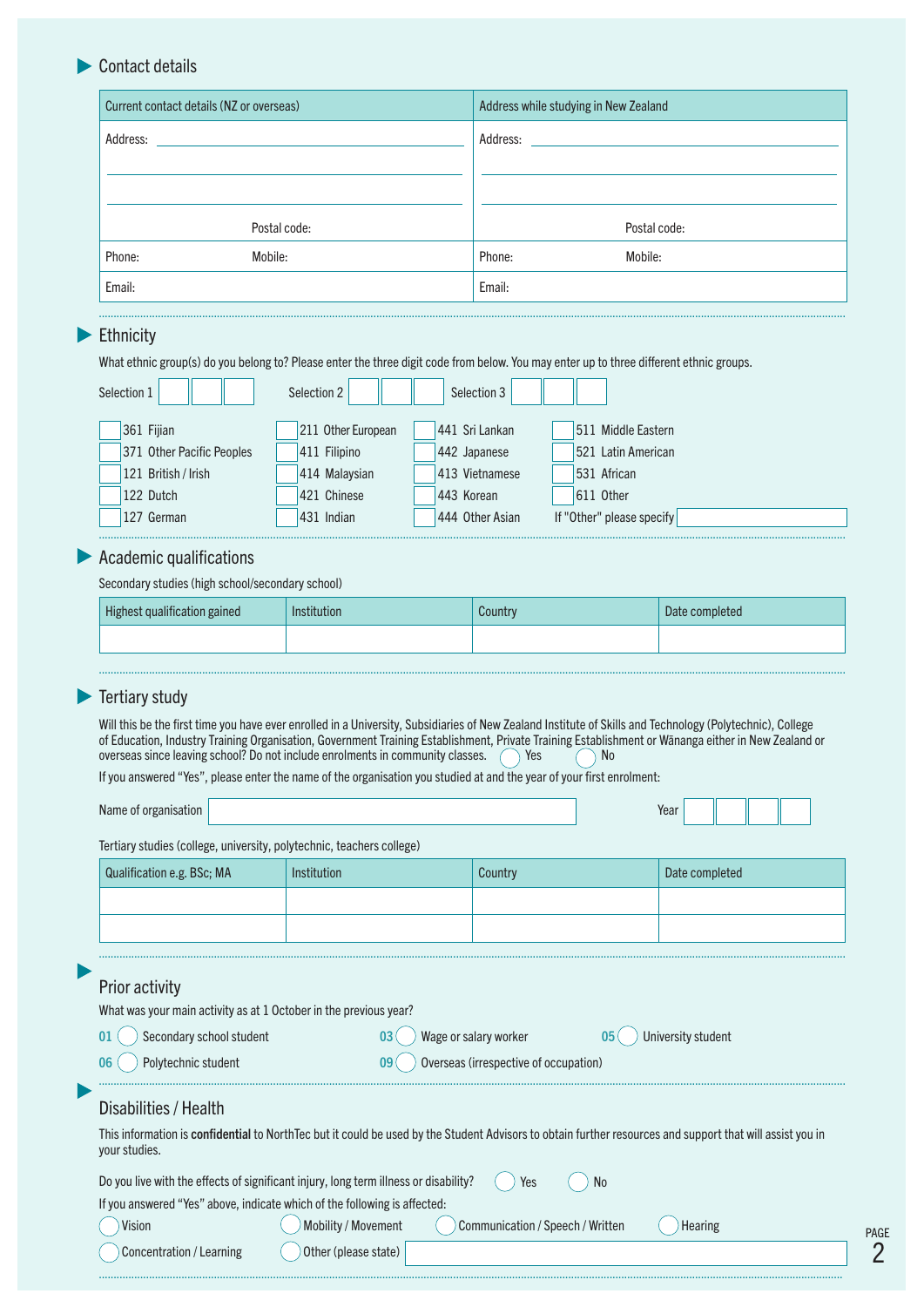#### Additional application requirements

Additional charges apply for the services listed below. Please tick:

I would like NorthTec to arrange my homestay. If yes: How many weeks? (minimum 4 weeks) OR Duration of study

I would like NorthTec to help me find non-homestay accommodation.

I would like NorthTec to book transport for me from Auckland airport to my accommodation in Auckland or Whangarei.

I understand NorthTec will arrange my medical and travel insurance.

I would like to apply for credit transfer/credit recognition of my previous study.

#### **Privacy statement and declaration**

NorthTec collects and holds personal information about students to comply with various statutes, including the Education Act, the Public Finance Act and the Inland Revenue Act, and to enable NorthTec to make decisions in relation to your tertiary study at NorthTec. We may use the personal information provided by you on this form to send you information about NorthTec courses and programmes that may be of interest to you. If you do not provide any of the information requested on this form, or if any information provided by you is not true and correct, then NorthTec may refuse to process your application or may terminate your enrolment. Personal information collected on this form may be disclosed to academic and administration staff where relevant to their duties, and also where relevant to other agencies such as the Ministry of Education, Tertiary Education Commission, New Zealand Qualications Authority, Ministry of Foreign Affairs and Trade, Career Services, scholarship providers, Ministry of Immigration, Ministry of Social Development, Industry Training Organisations, Industry Licensing and Registration bodies, NorthTec Student Union, other tertiary institutions, previous secondary schools and providers of work experience for students in courses with a practical component.

In addition, when required by law, NorthTec will release information to parents, caregivers, agents and to government agencies such as the New Zealand Police, Department of Justice, Inland Revenue, Ministry of Social Development and the Accident Compensation Corporation. You have the right to access and correct personal information about you which has been collected by NorthTec, in accordance with NorthTec's Privacy of Information Policy and Procedures, available at www.northtec.ac.nz

Rules - In signing this Registration Form you undertake to comply with the statutes, regulations, rules and policies of NorthTec. (Refer to the Academic Calendar on www.northtec.ac.nz)

Health and Safety - In signing this Registration Form you undertake to disclose, prior to enrolment, all health information that might affect your ability to complete the programme or the health and safety of yourself or others. If you do not disclose all relevant information staff will be unable to advise you appropriately and you may enrol on a programme that you are unable to complete.

I hereby declare that the information provided by me on this registration form is true and correct. I understand that failure to disclose requested information or supplying false information may result in my application/enrolment not being processed or being cancelled. I authorise the Immigration NZ and the Department of Labour to provide NorthTec with any personal details regarding my immigration status, including any information that I have submitted to Immigration NZ in the course of any visa or permit application. I agree to abide by all NorthTec statutes, regulations and policies as may be amended from time to time. I have read, understood and accept the NorthTec Cancellation and Refund Policy for International Students.

Applicants Signature: Date: Date: Date: Date: Date: Date: Date: Date: Date: Date: Date: Date: Date: Date: Date: Date: Date: Date: Date: Date: Date: Date: Date: Date: Date: Date: Date: Date: Date: Date: Date: Date: Date: Da

## Parent's signature and address (if applicable)

| If you are under 18 years of age a parent/guardian must sign below to acknowledge acceptance of this declaration. |            |       |  |  |
|-------------------------------------------------------------------------------------------------------------------|------------|-------|--|--|
| Parent's name:                                                                                                    | Signature: | Date: |  |  |
| Address:                                                                                                          |            |       |  |  |
|                                                                                                                   |            |       |  |  |
| Postal code:                                                                                                      | Email:     |       |  |  |
| Mobile:                                                                                                           | Phone:     |       |  |  |
|                                                                                                                   |            |       |  |  |

#### Emergency contact details

| Name:    | Relationship: |
|----------|---------------|
| Address: |               |
|          |               |
|          | Postal code:  |
| Phone:   | Mobile:       |
| Email:   |               |

.............................................................................................................................................................................................................................................................

#### **Checklist**

Before you submit your form, please check:

- Registration form signed by applicant; and by parent/guardian if under 18
- Certified English language proficiency evidence attached
- Certified copy of passport or birth certificate attached
- Certified English translation of academic qualifications and transcripts attached

Additional information supplied (e.g. CV, design portfolio, work reference)

Send the completed Registration Form to NorthTec International Office

Auckland Campus *Postal Address*

PO Box 3446, Shortland Street, Auckland, 1140, New Zealand 155 Queen Street, Level 10, Acrossia House, 1010

### Whangarei Campus

*Postal Address*  Private Bag 9019, Whangarei, 0148, New Zealand

51 Raumanga Valley Road, Whangarei, 0110

Telephone: +64 9 470 3775 E: international@northtec.ac.nz

Telephone: +64 9 309 2965 E: aucklandinternational@northtec.ac.nz